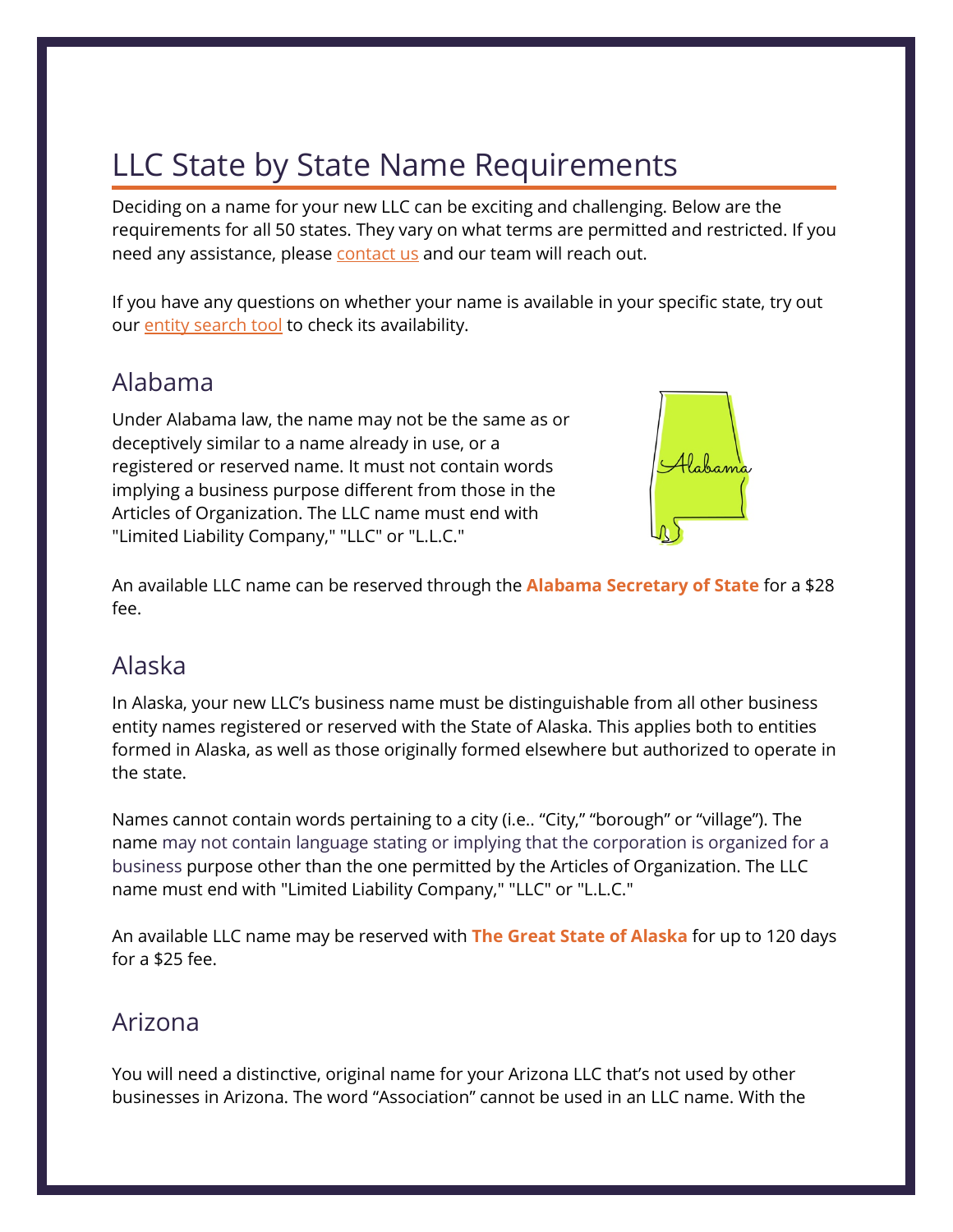words "Bank," "Banc" and "Bancorp," the company must be a bank, and approval of the name is needed from the Department of Banking. The name of an LLC must end with "Limited Liability Company," "Limited Company," "L.C.," "LC," "LLC" or "L.L.C."

An available LLC name can be reserved with the **[Arizona Corporation Commission](https://ecorp.azcc.gov/AzAccount)** for a \$10 filing fee (\$35 expedite fee).

#### Arkansas

The name you choose for your Arkansas LLC must be distinguishable from all other registered and reserved business names in the state. The name is not allowed to include words or phrases that could give the impression that the LLC has been organized for a purpose other than what is specified in its articles or one that's not allowed by state law.



The name of an LLC must end with "Limited Liability Company," "Limited Company," "LLC," "L.L.C.," "LC" or "L.C." The word "Limited" may be abbreviated as "Ltd." and the word "Company" may be abbreviated as "Co."

An available LLC name may be reserved with the **[Secretary of State](https://www.sos.arkansas.gov/corps/search_all.php)** for up to 120 days for \$25 (or \$22.50 if the reservation is made online).

## California

You will need an original name for your LLC that is not used by another LLC in California and that is not misleading. California has very specific regulations that you can refer to when deciding the name of your LLC. The name of your business must end with "Limited Liability Company" or the abbreviation "LLC." "Limited" and "Company" can be abbreviated to "Ltd." and "Co.".

An available LLC name can be reserved with the **[Secretary of State](https://bizfileonline.sos.ca.gov/)** for a period of 60 days and a \$10 filing fee (per reserved name).

## Colorado

You will need a distinctive, original name for your Colorado LLC that's not used by another business in your state. Your new name must have the words "Limited Liability Company" or "LLC" at the end.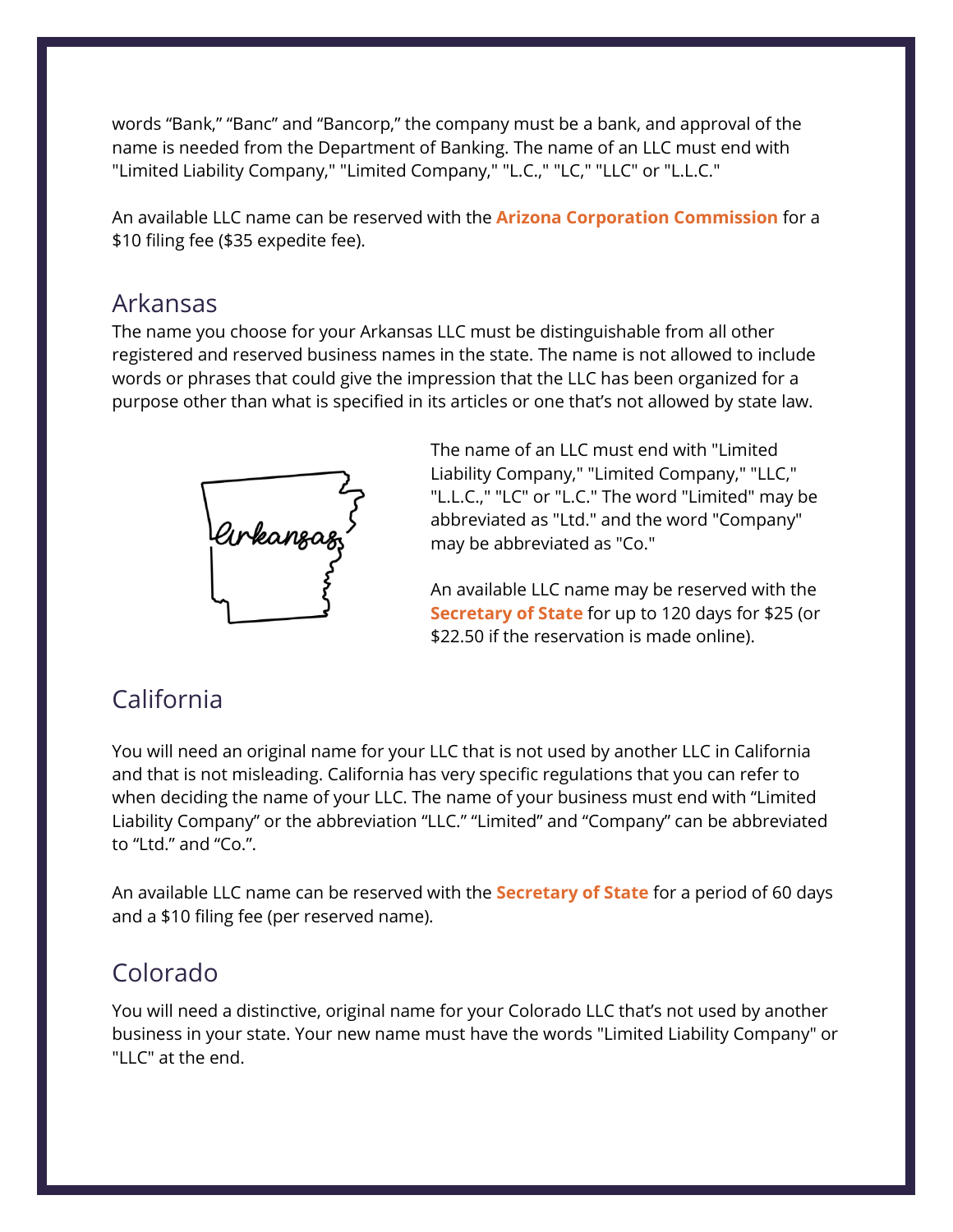An available LLC name can be reserved with the **[Secretary of State](https://www.sos.state.co.us/pubs/business/forms_main.html)** for a period of 120 days and a filing fee of \$25.

#### **Connecticut**

Like the others, a Connecticut LLC's name must be distinguishable from the names of other



business entities already registered or reserved with the state. The LLC's name must include at its end the terms "Limited Liability Company," "L.L.C." or "LLC." The word "Limited" may be abbreviated as "Ltd.," and the word "Company" may be abbreviated as "Co."

An available LLC name can be reserved with the **[Secretary of](https://business.ct.gov/New-Business-Registration-System?language=en_US)  [the State Business Services](https://business.ct.gov/New-Business-Registration-System?language=en_US)** for up to 120 days and a \$60 filing fee.

### Delaware

The name of your new Delaware LLC must be easy to distinguish from any other business entity's name registered or reserved with the state, including nonprofit organizations. It can include words in a foreign language, as long as you provide a translation into English when filing the LLC.

Some words, like "Bank," "University" or "College" are restricted and need additional paperwork. Other words (typically those associated with certain professions and licensed individuals) require an individual in that profession to be part of the LLC — for example, doctors, engineers or accountants. Your new LLC's name must end with the words "Limited Liability Company" or the abbreviations "LLC" or "L.L.C."

An available name can be reserved with the **[Division of Corporations](https://icis.corp.delaware.gov/Ecorp/NameReserv/NameReservation.aspx)** for up to 120 days and a \$75 filing fee.

## Florida

The name of your new Florida LLC must be different from any other business entity's name registered or reserved with the state. Certain restricted words need additional paperwork if you want to use them in your business name. This includes both names associated with institutions (such as banks) and with certain qualified professions like doctors, engineers, attorneys or architects. You cannot use certain prohibited words that would confuse the name of your LLC with a federal or state agency such as IRS, EPA, Treasury, etc.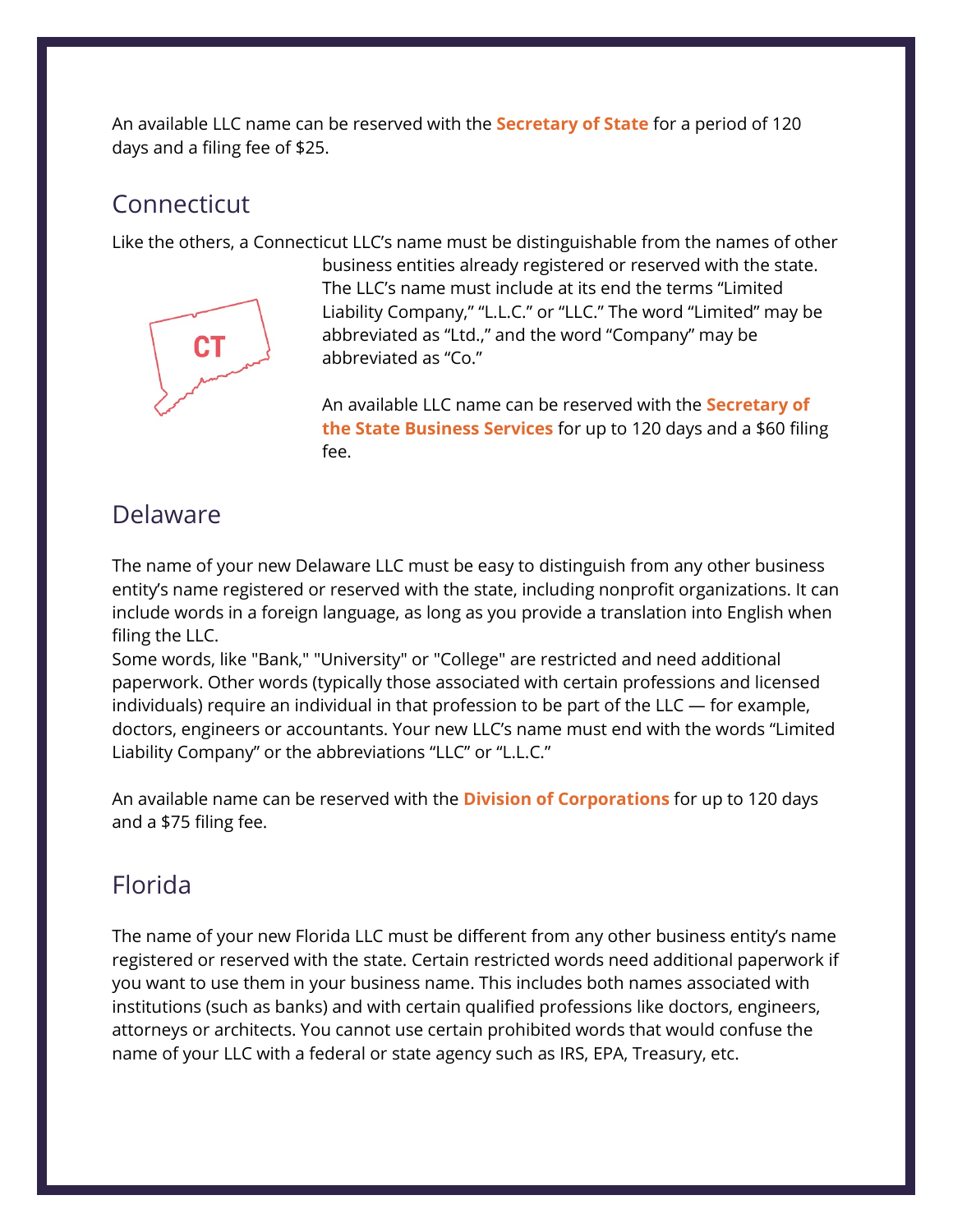Your new LLC's name must end with the words "Limited Liability Company" or "Limited Company," or the abbreviations "LLC" or "L.L.C." The word "Limited" may be abbreviated as "Ltd." and the word "Company" can be abbreviated as "Co."

An available LLC name can be reserved with the **[Florida Department of State](https://dos.myflorida.com/sunbiz/start-business/efile/fl-llc/)** for 120 days for a \$35 filing fee (plus tax for online).

### Georgia

The LLC name must be distinguishable from the other LLC names in the state. It may not contain language stating or implying the LLC is organized for a purpose other than that permitted by Georgia law or the Articles of Organization. Use of words such as "Bank," "Credit Union," "Insurance" and "Trust" require approval by other state departments and/or commissioners. The name of a LLC must end with "Limited Liability Company," "Limited Company," "Ltd. Co.," "LLC" or "L.L.C."



An available LLC name can be reserved with the **[Georgia](https://ecorp.sos.ga.gov/)  [Corporations Division](https://ecorp.sos.ga.gov/)** for 30 days for a \$25 filing fee.

### Hawaii

Your new Hawaii LLC's name must not be the same or deceptively similar to any other business entity (corporation, LLC, partnership, etc.) name on file (either registered or reserved) at the state Department of Commerce and Consumer Affairs. Purely geographical locations and the word "Partners" cannot be used in LLC names. The word "Bank" and variations require approval from the Commissioner of Financial Institutions.

Additionally, the LLC's name must end with the words "Limited Company" or "Limited Liability Company," or the abbreviations "L.C.," "LLC," or "L.L.C." You can also abbreviate "Limited" as "Ltd." and "Company" as "Co."

An available LLC name can be reserved with the **[Business Registration Division](https://cca.hawaii.gov/breg/registration/dlp/forms/)** for a \$10 fee.

#### Idaho

It may not be the same as or deceptively similar to that of a domestic or a qualified foreign LLC or a reserved name, with qualified exceptions. It may not contain any word or phrase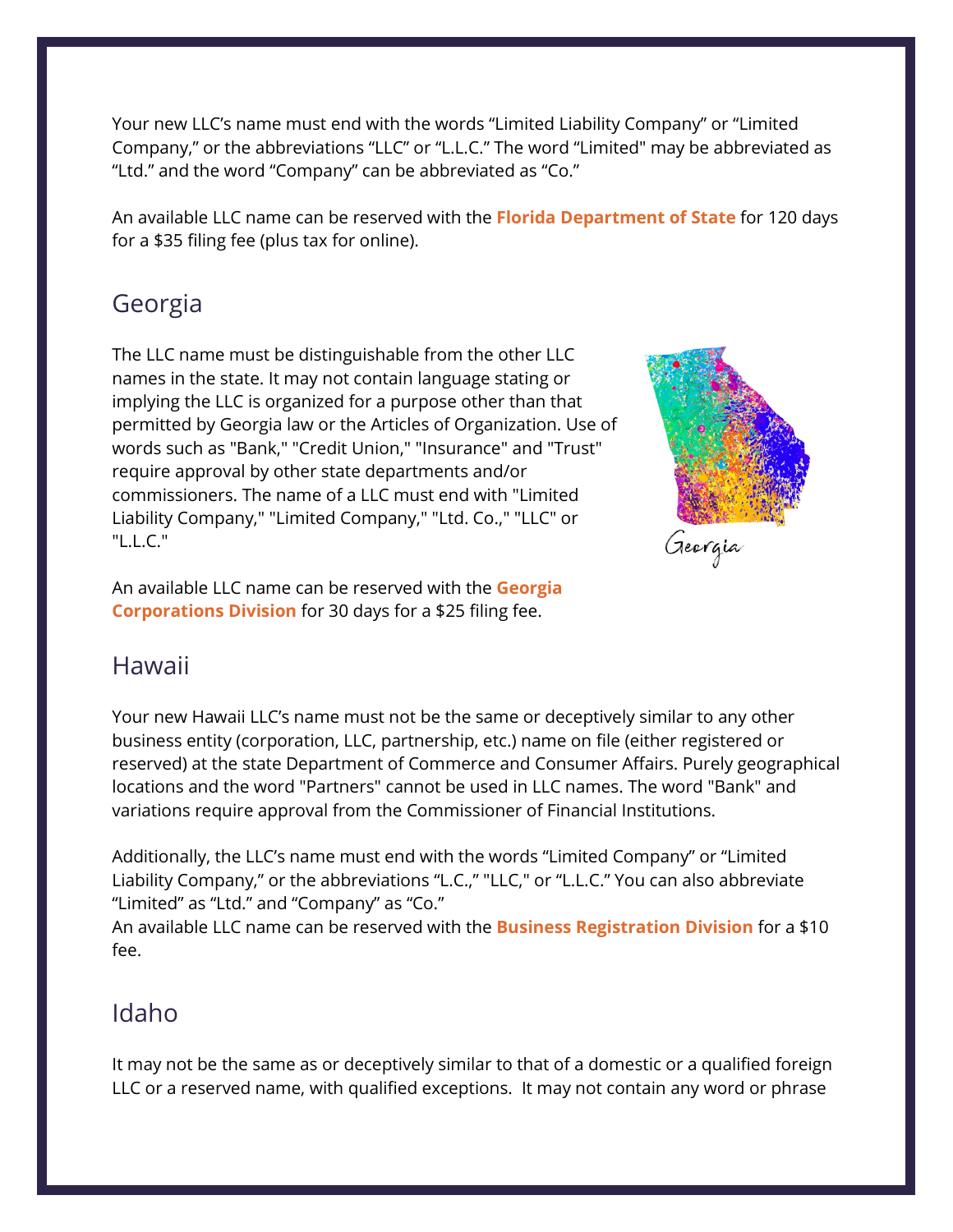indicating or implying the LLC is organized for any purpose other than one or more of the purposes contained in its Certificate of Organization. The words "Engineer" and "Survey" require approval by the state's engineering board. The name of a LLC must end with "Limited Liability Company," "Limited Company," "Ltd. Co.," "L.C.," "LC," "LLC" or "L.L.C."

An available LLC name can be reserved with the **Idaho [Secretary of State](https://sosbiz.idaho.gov/forms/business)** for a \$20 filing fee (\$40 for filings by mail).

#### Illinois

You will need a distinctive, original name for your LLC that's not used by another business in Illinois. Words such as "Bank" or "Trust" and variations thereof require approval from the Department of Banks and Trusts. The LLC name must end with "Limited Liability Company," "LLC" or "L.L.C."

An available LLC name can be reserved with the **[Illinois](https://www.ilsos.gov/publications/business_services/llc.html)  [Secretary of State](https://www.ilsos.gov/publications/business_services/llc.html)** for up to 90 days and a \$25 filing fee.



#### Indiana

You will need a distinctive, original name for your Indiana LLC that's not used by another business in your state. Your new business must have the words "limited liability company" or "LLC" at the end of the name.

An available LLC name can be reserved with the **[Inbiz Web Portal](https://inbiz.in.gov/BOS/Home/Index)** for up to 120 days for a \$10 filing fee.

#### Iowa

Your new LLC's name must be different from the registered or reserved name of any other business entity on file with the Iowa Secretary of State. If the other entity gives written



permission, you can use a name that's similar to another business name. They also have to request to change their own name in order to make it different from yours. A court order may grant you to establish an entity with a similar name.

The LLC's name must end with "Limited Company" or "Limited Liability Company," or the abbreviations "L.C." or "L.L.C." "Limited"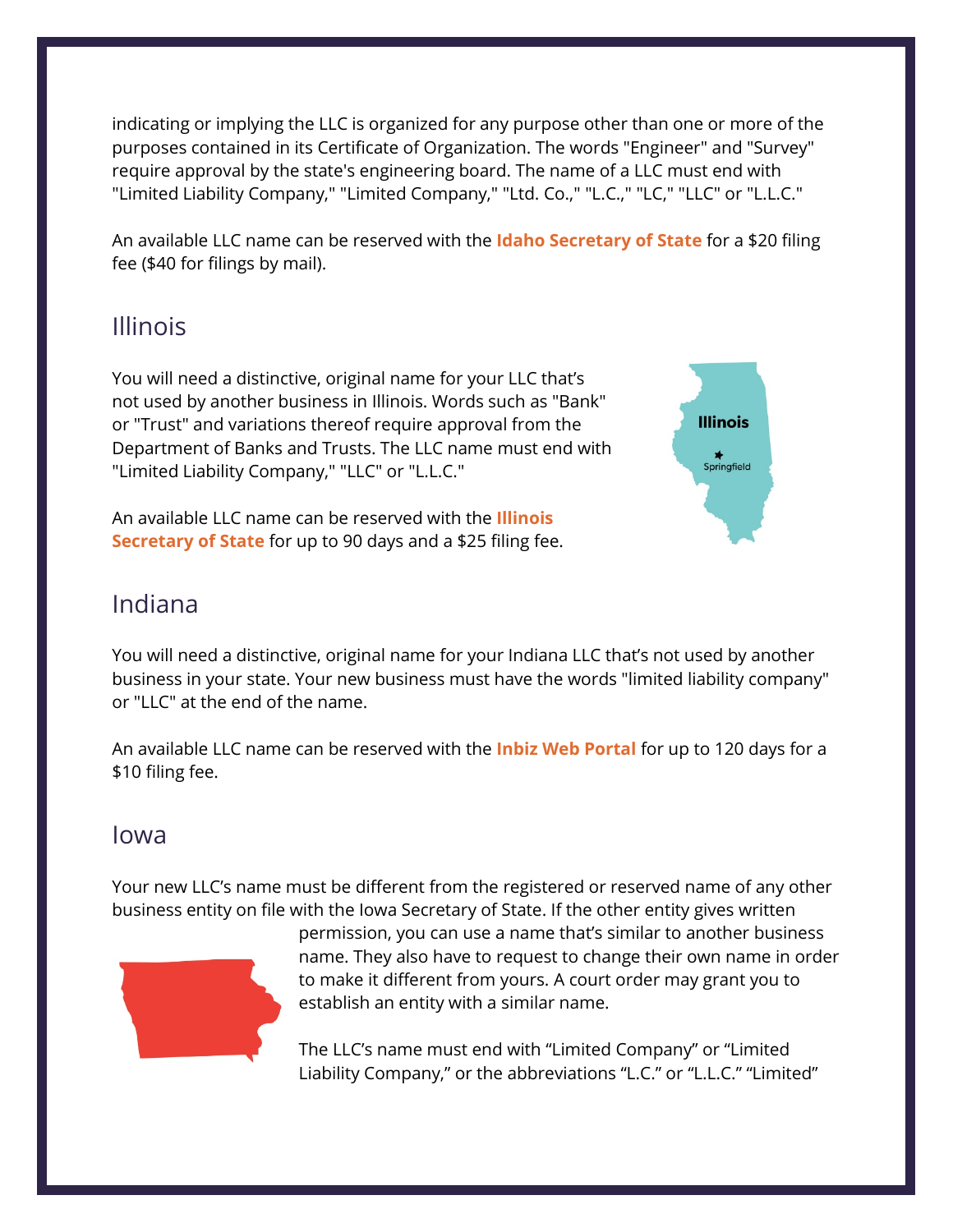may be abbreviated as "Ltd." and "Company" may be abbreviated as "Co."

An available LLC name can be reserved with the **[Iowa Secretary of State](https://sos.iowa.gov/file/businessEntity/index.aspx)** for up to 120 days and for a \$10 fee.

#### Kansas

It must be distinguishable upon the records of the Secretary of State from names of other corporations, limited liability companies, and limited partnerships. The LLC name must end with "Limited Liability Company," "LLC," "L.L.C.," "Limited Company," "LC" or "L.C."

An available LLC name can be reserved with the **[Kansas Secretary of State](https://sos.ks.gov/forms/forms_results.aspx?division=BS)** for up to 120 days and a fee of \$30.

### Kentucky

The LLC's name must be distinguishable upon records of the [Secretary of State](https://web.sos.ky.gov/ftsearch/) from the name of existing business entities filed with the Kentucky Secretary of State. Use of the words "Engineer" or "Survey" requires approval by the Kentucky Board of Licensure for Professional Engineers and Land Surveyors. The name of an LLC must end with "Limited Liability Company," "Limited Company," "LC," "Ltd.," "Co.," "LLC" or "L.L.C."

An available LLC name can be reserved with the **[Kentucky One Stop Portal](https://onestop.portal.ky.gov/onestopportal/)** for up to 120 days and a filing fee of \$15.

#### Louisiana

Your new Louisiana LLC's business name must be distinguishable from (i.e., not deceptively similar to) all other entities authorized to conduct business in the state by the Louisiana Secretary of State. This applies to entities formed in Louisiana, as well as those originally formed elsewhere but authorized to operate in the state.

The words "State" and "Security" cannot be used in the name. Words such as "Bank," "Cooperative," "Guarantee," "Loan," "Mutual," "Savings," "Trust" and others require approval from the Office of Financial Institutions. The name of an LLC must end with "Limited Liability Company," "LC," "LLC" or "L.L.C."

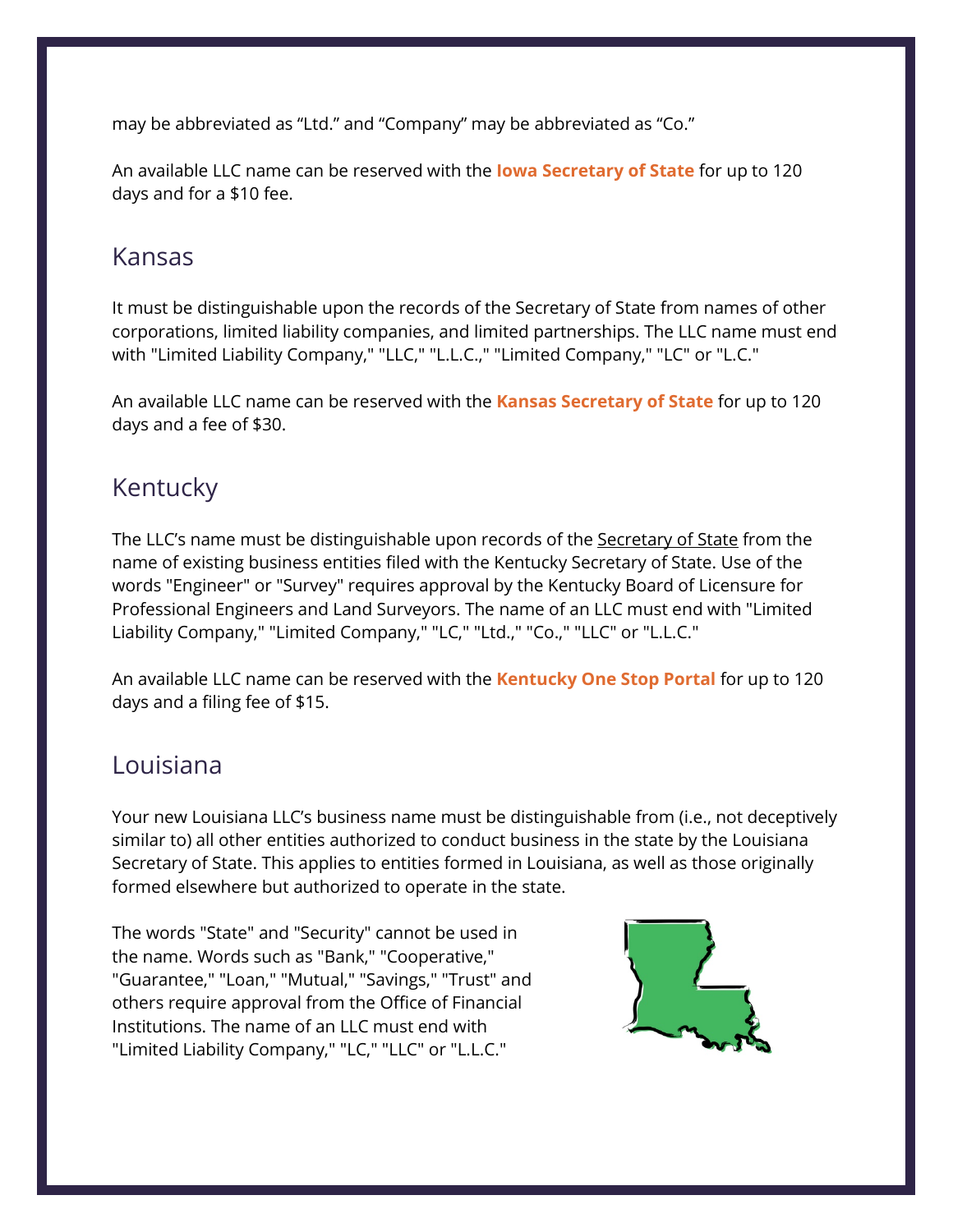An available LLC name can be reserved with the **[Louisiana Secretary of State](https://www.sos.la.gov/BusinessServices/FileBusinessDocuments/GetFormsAndFeeSchedule/Pages/default.aspx)** for up to 60 days (two 30 day extensions are available upon request) and for a \$25 fee.

### Maine

The name cannot be any name that is the same as or deceptively similar to that of any domestic or foreign-qualified LLC without authorization. The name cannot utilize a reserved name. The name shall not contain any word or phrase indicating it is organized for any purpose not permitted by Maine law. The LLC name must end with "Limited Liability Company," "LLC" or "L.L.C."

An available LLC name can be reserved with the **[Department of the Secretary of State](https://www.maine.gov/sos/cec/corp/llc.html)** for up to 120 days and for a fee of \$20.

# Maryland

The name needs to be unique and not used by another LLC or business operating in Maryland. The name may not contain language stating or implying that the LLC is organized for a purpose other than the one permitted by the Articles of Organization. It must end with "Limited Liability Company" or the abbreviations "LLC," "L.L.C.," "LC" or "L.C."

An available LLC name can be reserved by filling out the **[Corporate Name Reservation](https://dat.maryland.gov/SDAT%20Forms/Name_reservation.pdf)  Application.** [There is no online name reservation process, you will need to file this form by](https://dat.maryland.gov/SDAT%20Forms/Name_reservation.pdf)  [mail along with a \\$25 check for fees \(for expedited service add an additional \\$20](https://dat.maryland.gov/SDAT%20Forms/Name_reservation.pdf)**).**

### **Massachusetts**

The name may not be the same as the name or trade name of a Massachusetts LLC, foreign LLC, firm, association, person carrying on business in Massachusetts or name under reservation. It may not be so similar as to be mistaken for another name unless given the written consent of the existing LLC, firm, association, or person.



Symbols cannot be used in a company name. The words "United States," "U.S." or "Veteran" imply an association with the government and cannot be used. The name of an LLC must end with "Limited Liability Company," "Limited Company," "LC," "LLC" or "L.L.C."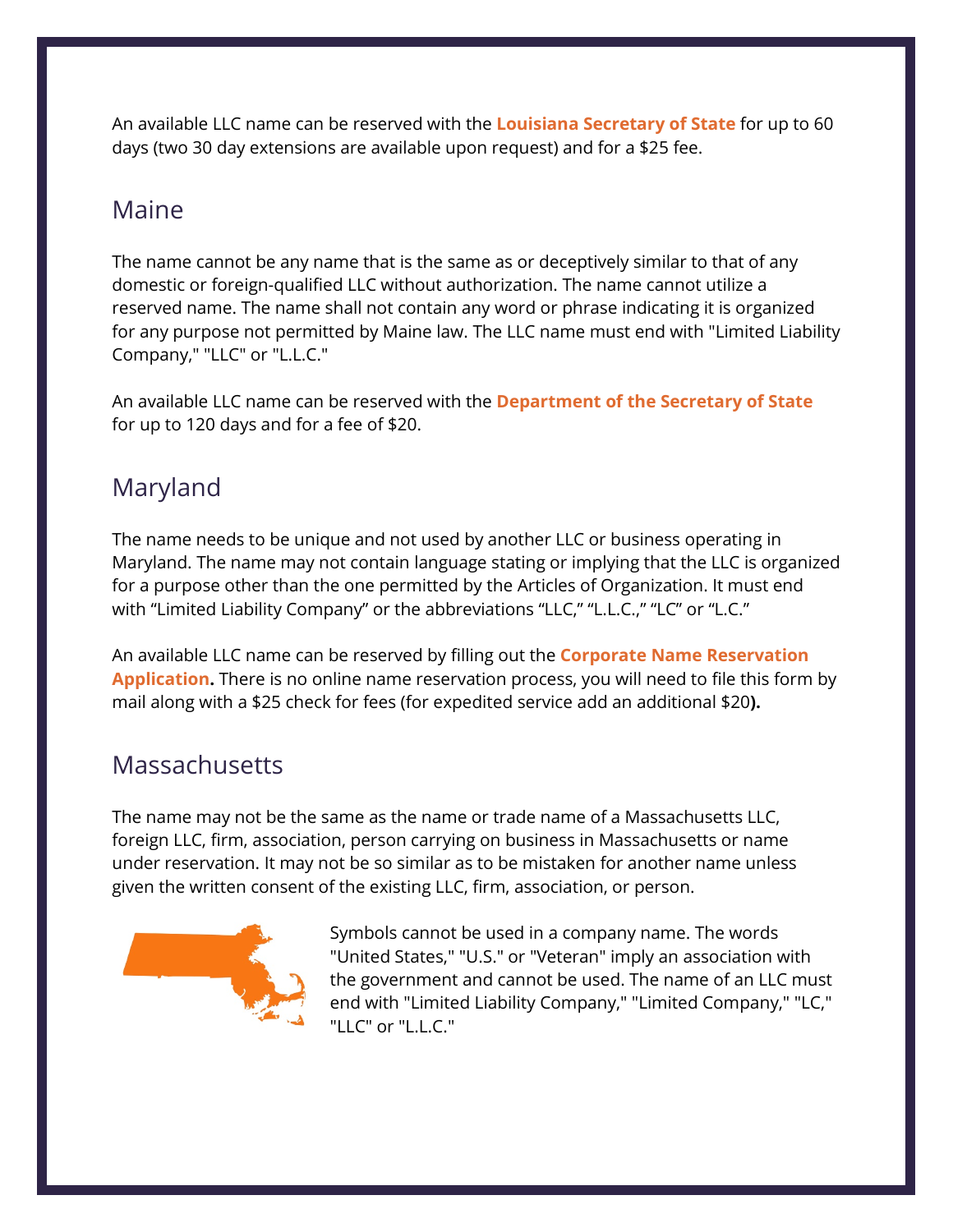An available LLC name can be reserved by filling out the **[Application of Reservation of](https://www.sec.state.ma.us/cor/corpweb/cornameres/nameresinf.htm)  [Name](https://www.sec.state.ma.us/cor/corpweb/cornameres/nameresinf.htm)** and with a filing fee of \$30. The name can be reserved for up to 60 days, the applicant can may extend the reservation for an additional 60 days, with an additional \$30.

#### Michigan

The name must be distinguishable from the name of any domestic or foreign LLCs, domestic or foreign limited partnerships, or names currently reserved. It must not indicate the LLC was formed for a purpose other than one or more purposes permitted in the Articles of Organization. It cannot use the words "Bank," "Industrial Bank," "Deposit," "Surety," "Security," "Trust" or "Trust Company". The name of an LLC must end with "Limited Liability Company," "LC," "LLC" or "L.L.C."

An available LLC name can be reserved with the **[Corporations Online Filing System](https://cofs.lara.state.mi.us/CorpWeb/LoginSystem/ListNewFilings.aspx?FilingMethod=I)** for up to 6 months following the month of filing and a \$25 fee.

#### Minnesota

Your new LLC's name must be distinguishable from any other business name either registered or reserved with the Minnesota Secretary of State's office. You may choose a similar name if (1) the other business is about to change its name, cease business, dissolve or withdraw, and (2) written consent from that business is obtained. The name must include the words "Limited Liability Company" or the abbreviation "LLC" at the end. It may not include the words "Corporation," "Incorporated" or the abbreviations "Inc." or "Corp."

An available LLC name can be reserved with the **[Minnesota Secretary of State](https://www.sos.state.mn.us/business-liens/business-forms-fees/name-reservation/)** for up to 12 months with a \$55 fee if filing online or in-person (\$50 if filing by mail).

### **Mississippi**

The name cannot be the same as or deceptively similar to that of a domestic or foreign-qualified LLC. The name may not contain language stating or implying that the LLC is organized for a purpose other than the one permitted by the Certificate of Formation, but it may include the name of a member or manager. The LLC name must end with "Limited Liability Company," "LLC" or "L.L.C." The word "Partner" or variations cannot be used in the name of an LLC. The word "Trust" also cannot be used.



An available LLC name can be reserved with the **[Secretary of State](https://corp.sos.ms.gov/forms/BusinessServices/NameReservations/NameReservations)** for \$25.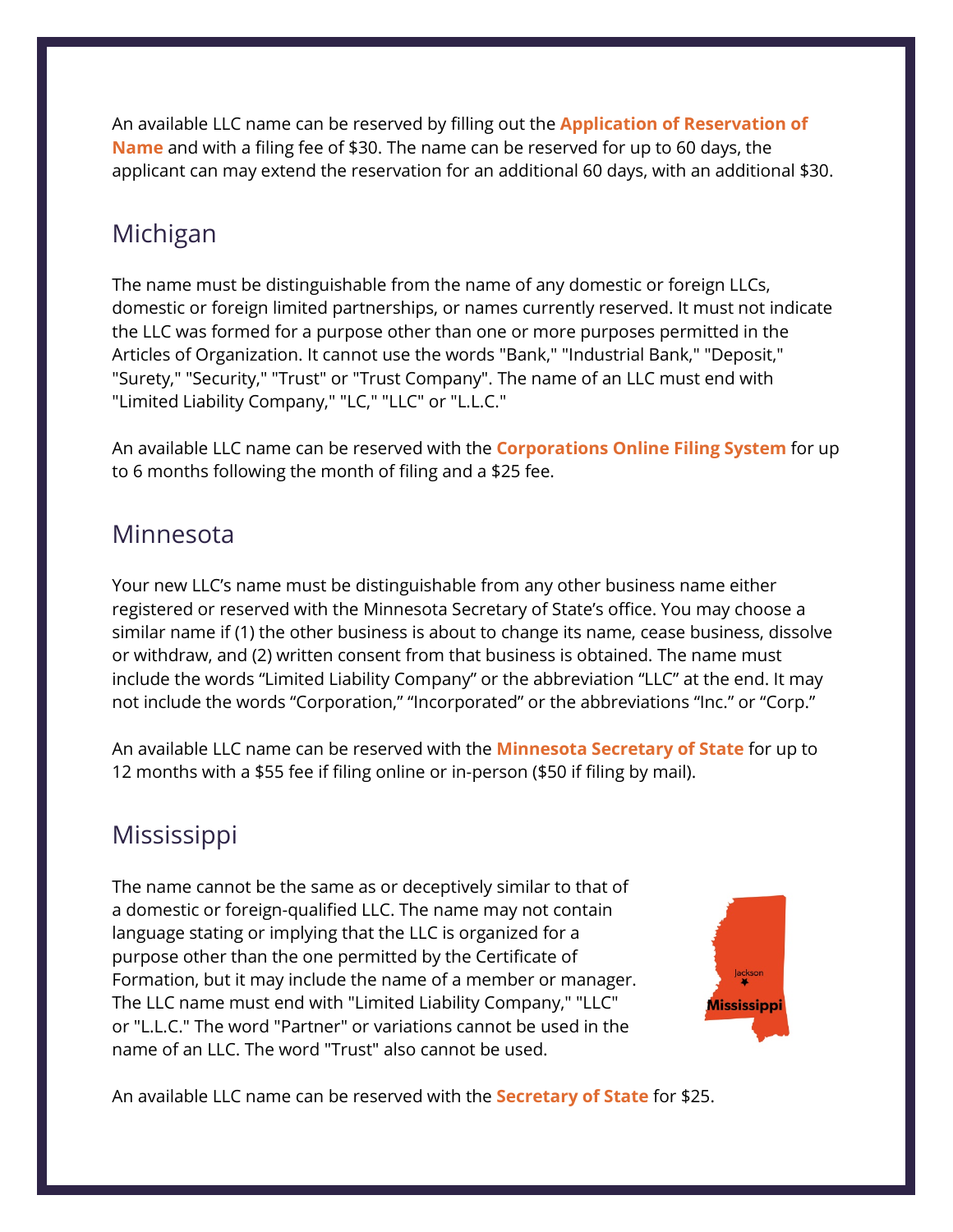#### Missouri

The LLC name needs to be unique and not used by another LLC or business operating in Missouri. The name must not contain any word or phrase which indicates or implies that it is any governmental agency, or that it is organized for any purpose other than a purpose for which LLCs may be created. The name of your Missouri business must end with "Limited Liability Company," "L.L.C." or "LLC."

An available LLC name can be reserved with the **[Missouri Secretary of State](https://www.sos.mo.gov/business/corporations/forms)** for up to 60 days with a fee of \$25 for each business entity except Limited Liability Partnerships.

#### Montana

The name must be distinguishable from that of any LLC authorized to transact business in the state, a reserved or registered name, any assumed business name, limited partnership name, corporation name, trademark or service mark. The LLC name must contain, as the last words of the name, "Limited Liability Company," "Limited Company," "LLC," or another acceptable version of this entity type.

An available LLC name can be reserved on the **[Montana Official State Website](https://app.mt.gov/epass/Authn/selectIDP.html)** for up to 120 days and a \$10 filing fee.

### Nebraska

Your new LLC's business name must be distinguishable from all other business entities authorized to conduct business by the Nebraska Secretary of State. This applies to entities formed in Nebraska, as well as those originally formed elsewhere but authorized to operate in this state.

It may not, however, include any abbreviation, word, or phrase that that states or implies that it has been formed for some purpose not included in its articles of organization. The LLC name must contain, as the last words of the name, one of the following terms: "Limited Liability Company," "LLC" or "L.L.C."



An available LLC name can be reserved on the application for **[Reservation of LLC Name](https://sos.nebraska.gov/sites/sos.nebraska.gov/files/doc/Form%20Reservation%20of%20LLC%20Name%20_Form_7.01.2021.pdf)**. The application must be filed by postal mail along with a \$30 check for the filing fee. The name can be reserved for 120 days.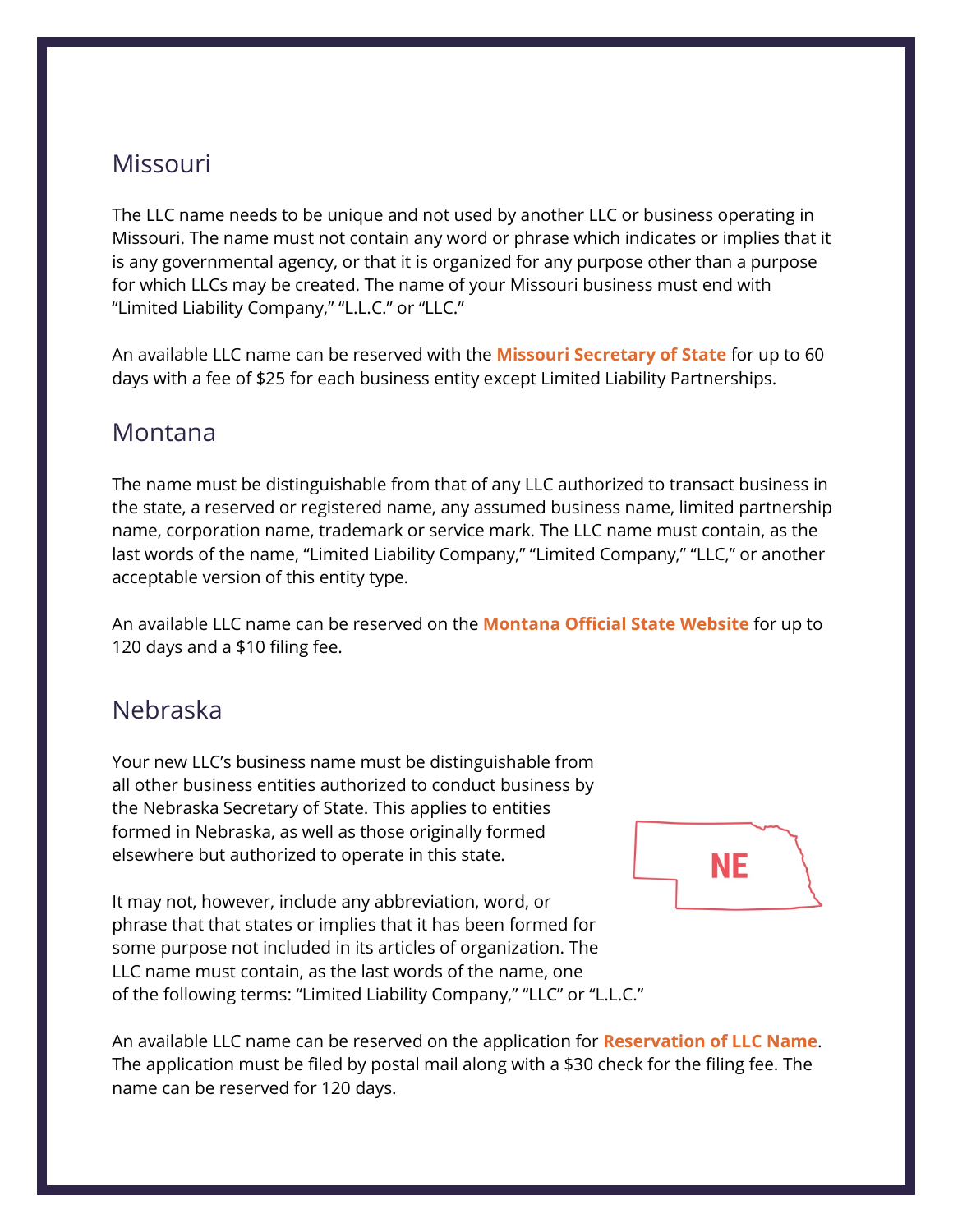#### Nevada

You will need a distinctive, original name for your Nevada LLC that's not used by another business in Nevada. There are a number of words for which usage requires approval by the applicable state department or agency, such as accountant, bank brokerage, or financial. The name of an LLC must end with "Limited Liability Company," "Limited Company," "Limited," "LC," "Ltd. Co.," "Ltd.," "LLC," or "L.L.C."

An available LLC name can be reserved with **[Nevada's Silver Portal](https://www.nvsilverflume.gov/home)**. The name will be reserved for 90 days with a filing fee of \$25.

#### New Hampshire

The name you select for your New Hampshire LLC must be distinguishable from the name of any other New Hampshire business entity that is reserved or registered with the state government. The name must not contain language implying the LLC is organized for a purpose not permitted by the Act or its Certificate of Formation.

The LLC's name must contain the words "Limited Liability Company" or the abbreviations "LLC" or "L.L.C." The state specifically says that an additional space is allowed to be inserted between the letters or periods in each of these abbreviations — so "L. L. C." and "L L C" are also allowed.

An available LLC name can be reserved with the **[Department of State](https://sos.nh.gov/corporation-ucc-securities/corporation/forms-and-fees/domestic-and-foreign-limited-liability-company/domestic-forms/)** for a \$15 fee.

#### New Jersey



Your new New Jersey LLC's name must be distinguishable from the names of other business entities already registered or reserved with the state. Certain restricted words need additional paperwork, and other words are prohibited. Restricted and prohibited words include (but not limited to) "blind", "cemetery", "little league", "realtor", and "trust". The LLC's name must include at its end the terms "Limited Liability Company," "L.L.C.," or "LLC."

An available LLC name can be reserved with the **[State of New Jersey,](https://www.njportal.com/dor/businessamendments)** the name can be held for 120 days for a \$50 fee.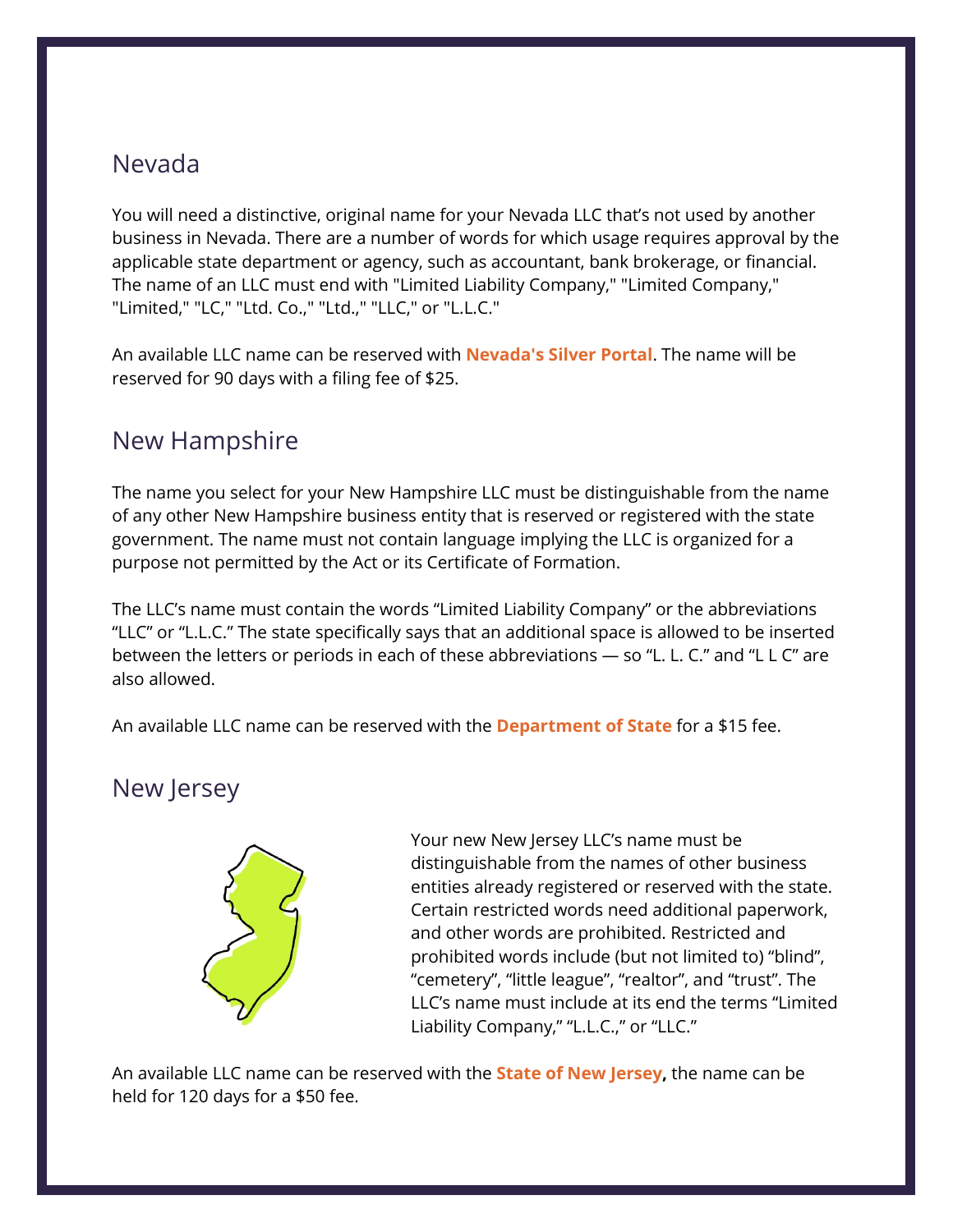#### New Mexico

The name must not be the same as or confusingly similar to the name of any domestic or foreign LLC or a name reserved by or registered by another LLC unless written permission of other LLC is obtained. The name must not imply a purpose other than that contained in the Articles of Organization. The words "Bank," "Insurance," "Little League," "Olympic" and "Trust" cannot be used. The name of a LLC must end with "Limited Liability Company," "Limited Company," "Ltd. Co.," "LC," "LLC" or "L.L.C."

An available LLC name can be reserved with the **[New Mexico Secretary of State](https://www.sos.state.nm.us/business-services/start-a-business/domestic-nm-llc/)** the name can be held for 120 with a filing fee of \$20.

#### New York

The name may not be the same as or confusing similar to that of any domestic or authorized foreign corporation or reserved name. The name may not contain any word or phrase indicating the corporation is formed for any purpose other than that included in its Articles of Organization. Accent marks cannot be used in the name. The name of a LLC must end with "Limited Liability Company," "LLC" or "L.L.C."

An available LLC name can be reserved with the **[Department of State](https://dos.ny.gov/reservation-name-domestic-and-foreign-business-corporations#:%7E:text=No%20expenditure%20or%20other%20commitment,is%20%245%20per%20name%20submitted.)** for 60 days with a \$20 filing fee.

## North Carolina

The name must be distinguishable from that of any domestic or foreign LLC and from the reserved or registered name of a corporation, nonprofit corporation, or partnership. Names may not contain language stating or implying the LLC is organized for purposes not permitted under North Carolina law and its Articles of Organization.

Use of words such as "Insurance," "Mutual," "Trust," "Wholesale" and "Engineering" must be approved by the appropriate state department or agency. There are several other words that the Department of the Secretary of State could reject in your corporate name if you can't provide adequate documentation that your business is legally qualified to provide the service implied. The name

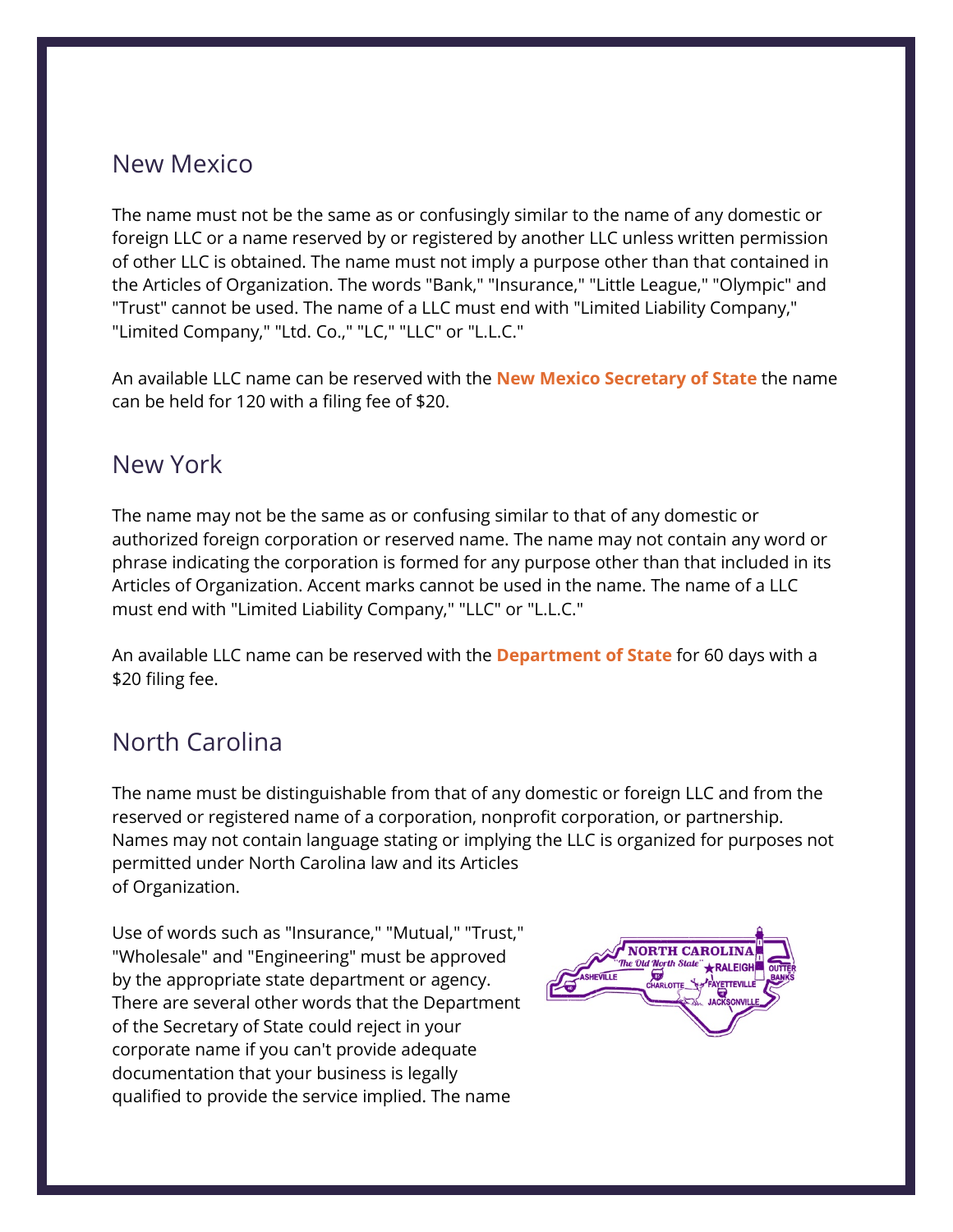of an LLC must end with "Limited Liability Company," "Ltd. Liability Company," "Limited Liability Co.," "Ltd. Liability Co.," "LLC" or "L.L.C."

An available LLC name can be reserved for 120 days with the **[Secretary of State](https://www.sosnc.gov/forms/by_title/_Business_Registration_Business_Entities_Common)** for a \$30 [filing fee.](https://www.sosnc.gov/forms/by_title/_Business_Registration_Business_Entities_Common)

## North Dakota

The name may not be the same as or deceptively similar to the name of a domestic or foreign LLC, corporation, limited partnership, reserved name, registered fictitious name, or trade name unless consent is given. The name may not contain a word or phrase that states or implies the LLC is organized for an unlawful purpose.

It may not contain the words "Bank," "Banker," "Banking," "Corporation," "Incorporated," "Limited Partnership," "Limited Liability Partnership," "Limited Liability Limited Partnership," or any abbreviations thereof. Your LLC's name must end with "Limited Liability Company" or the abbreviations "L.L.C." or "LLC."

An available LLC name can be reserved for 12 months with the **[Secretary of State](https://firststop.sos.nd.gov/forms/new/523)** for a \$10 filing fee.

### Ohio

In Ohio, you need to choose an LLC name that is unique and not used by another LLC or business operating in the state. Your Ohio LLC name can't suggest affiliation with any federal or state government entity or agency. Use of the words "Bank" or "Trust" requires approval from the Superintendent of Banks, and use of the word "Insurance" requires approval from the Department of Insurance. The name of your Ohio business must end with "Limited Liability Company," "L.L.C." or "LLC" and can use the abbreviations "Ltd." and "Co."

An available LLC name can be reserved for 180 days with **[Ohio Secretary of State](https://bsportal.ohiosos.gov/)** for a \$39 filing fee.

### Oklahoma

Your new Oklahoma LLC's name must be readily distinguishable from any other business entity's name that's been registered or reserved with the state during the past three years. Your LLC's name must end with the

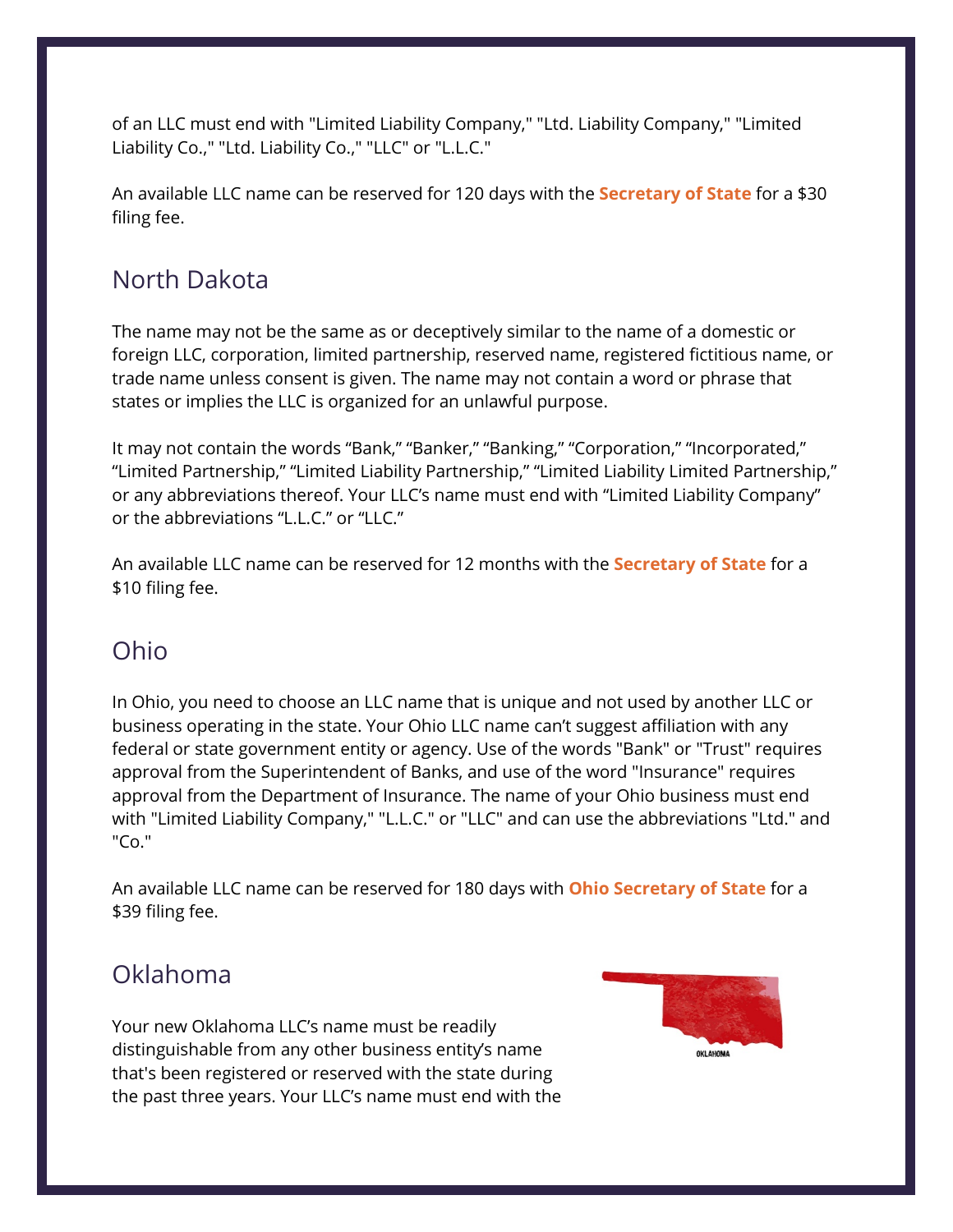words "Limited Liability Company" or "Limited Company," or the abbreviations "L.L.C." or "L.C." The word "Limited" may be abbreviated as "Ltd." and the word "Company" may be abbreviated as "Co."

An available LLC name can be reserved for 60 days with the **[Secretary of State](https://www.sos.ok.gov/corp/filing.aspx)** for a \$10 filing fee.

### Oregon

You will need a distinctive, original name for your Oregon LLC that's not used by another business in Oregon. The name must be comprised of the English letters "a" through "z." The name shall not contain the word "Cooperative" or include words in parentheses. The word "Association" cannot be used in an LLC name.

If a company uses the words "Bank," "Banc" or "Bancorp," the company must be a bank and approval of the name is needed from the Department of Banking. The name of a LLC must end with "Limited Liability Company," "LLC" or "L.L.C."

An available LLC name can be reserved for 120 days by filing an application with the **[Secretary of State](https://secure.sos.state.or.us/oim/login?oimAction=renew&p_a_cd=CBR&p_fp_gurl=https://secure.sos.state.or.us/cbrmanager/login.action)**.

### Pennsylvania

It must be distinguishable from the name of any domestic or foreign LLC registered in the state. It may be in any language but must be expressed in English letters or characters or Arabic or Roman numerals. Use of words such as - but not limited to "Bank", "Endowment", "Survey" and "Title" all require approval by the appropriate state department or agency.

An available LLC name can be reserved for 120 days by filing an application with the **[Department of State](https://www.dos.pa.gov/BusinessCharities/Business/RegistrationForms/Documents/Updated%202017%20Registration%20Forms/Miscellaneous%20Forms/15-208%20Reservation_Transfer%20of%20Reservation.pdf)** with a \$70 filing fee.

## Rhode Island



Your new Rhode Island LLC's name must be readily distinguishable from any other business entity's name registered or reserved with the state. The name must also not imply that it was organized for a different purpose than what is specified in its articles of organization. Its last words must contain "Limited Liability Company," "LLC" or "L.L.C.".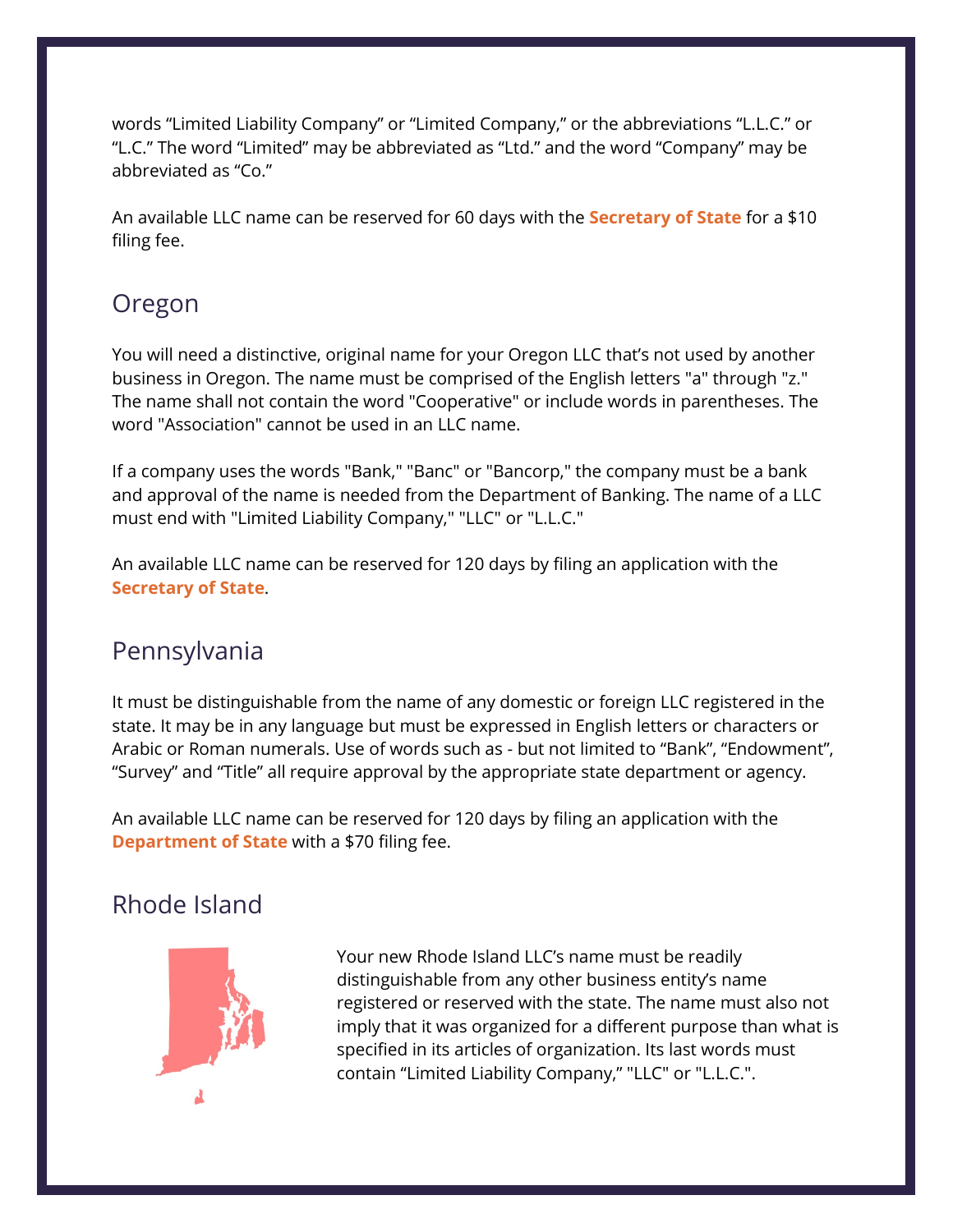An available LLC name can be reserved for 120 days with the **[Department of State](https://www.sos.ri.gov/assets/downloads/documents/620-reservation-of-entity-name.pdf)** for a \$50 filing fee.

#### South Carolina

In South Carolina, your LLC's name must be readily distinguishable from any other business entity's name that is registered or reserved with the state. Your business name may not state or imply that it was organized for some different purpose than what is stated in its articles of organization.

Your new LLC's name must end with the words "Limited Liability Company," "Limited Company" or the abbreviations "LLC," "L.L.C.," "LC," or "L.C." The word "Limited" may be abbreviated as "Ltd." and the word "Company" may be abbreviated as "Co."

An available LLC name can be reserved for 120 days by filing the application to **[Reserve an](https://businessfilings.sc.gov/BusinessFiling/Home/DownloadForms?pdfCategoryId=9&category=Reserve%20or%20Register%20a%20Business%20Name)  [LLC Name](https://businessfilings.sc.gov/BusinessFiling/Home/DownloadForms?pdfCategoryId=9&category=Reserve%20or%20Register%20a%20Business%20Name)** along with a \$25 check since the reservation must be done by mail.

#### South Dakota

It may not be the same as or descriptively similar to the name of any domestic or foreign LLC unless consent is obtained. The name must not imply it is organized for any purpose other than that stated in the Articles of Organization. The LLC name must end with "Limited Liability Company," "LLC" or "L.L.C."

An available LLC name may be reserved for 120 days with the **[Secretary of State](https://sdsos.gov/business-services/corporations/corporate-forms/limited-liability-companies.aspx)** for a \$25 filing fee.

#### Tennessee

The name of your new Tennessee LLC must be easy to distinguish from any other business entity's name that is registered or reserved with the state, including nonprofit organizations. Your new LLC's name may not include the words "Corporation" or "Incorporated." Use of the words "Bank," "Credit Union," "Mortgage" and "Trust" requires approval by the Department of Financial Institutions.



Your new LLC's name must end with the words "Limited Liability Company" or the abbreviations "LLC" or "L.L.C." The word "Limited" may be abbreviated as "Ltd." and the word "Company" may be abbreviated as "Co."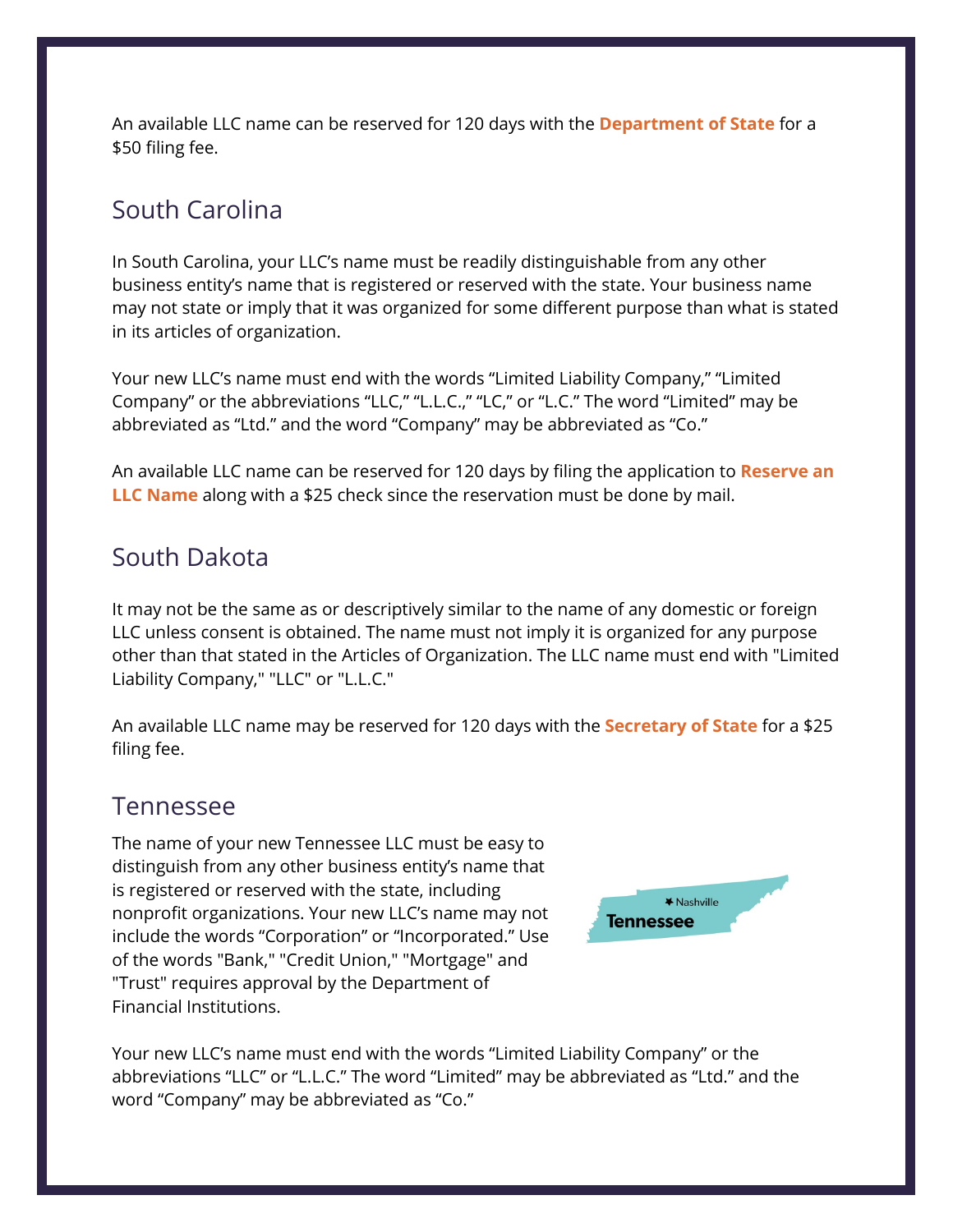An available LLC name may be reserved for four months with the **[Secretary of State](https://sos.tn.gov/businesses/forms-and-fees)** for a \$20 filing fee.

#### Texas

It may not be the same as or deceptively similar to the name of any domestic or foreign LLC or reserved or registered name. However, a name already in use may be used if the LLC gets written consent from the existing name holder. Your Texas LLC name must not imply a purpose other than that stated in the Certificate of Formation. It can't suggest affiliation with any federal or state government entity or agency.



Symbols cannot be used in the name. Names submitted with superscript letters or numbers, or subscript letters or numbers will not appear in that format in the official company name. (For example, H 2 0 would appear as H20.) The name may not contain the word "Lottery." The name must not imply a purpose other than that stated in the Certificate of Formation.

Use of words tied to education (such as but not limited to "College," "School" and "Seminary" cannot be used without approval from the Texas Higher Education Coordinating Board. Use of words such as "Bank," "Trust" and those implying ties to Veterans ("Veterans," "War," etc.) also require approvals prior to use. The name of the LLC must end with "Limited Liability Company," "Limited Company," "Ltd. Co.," "LC," "LLC" or "L.L.C."

An available LLC name can be reserved for 120 days with the **[Secretary of State](https://www.sos.state.tx.us/corp/sosda/index.shtml)** with a \$40 filing fee.

#### Utah

Your new LLC's business name must be distinguishable from all other Utah LLCs, corporations, and other business entities authorized to conduct business by the Utah Secretary of State. Without the written consent of the U.S. Olympic Committee, your name cannot contain the words "Olympic," "Olympiad," or "Citius Altius Fortius." Use of the words "Bank," "College," "Institute" and "University" requires additional state department approvals as well. The LLC name must include "Limited Liability Company," "Limited Company," "LLC" or another acceptable version of this entity type as its last words.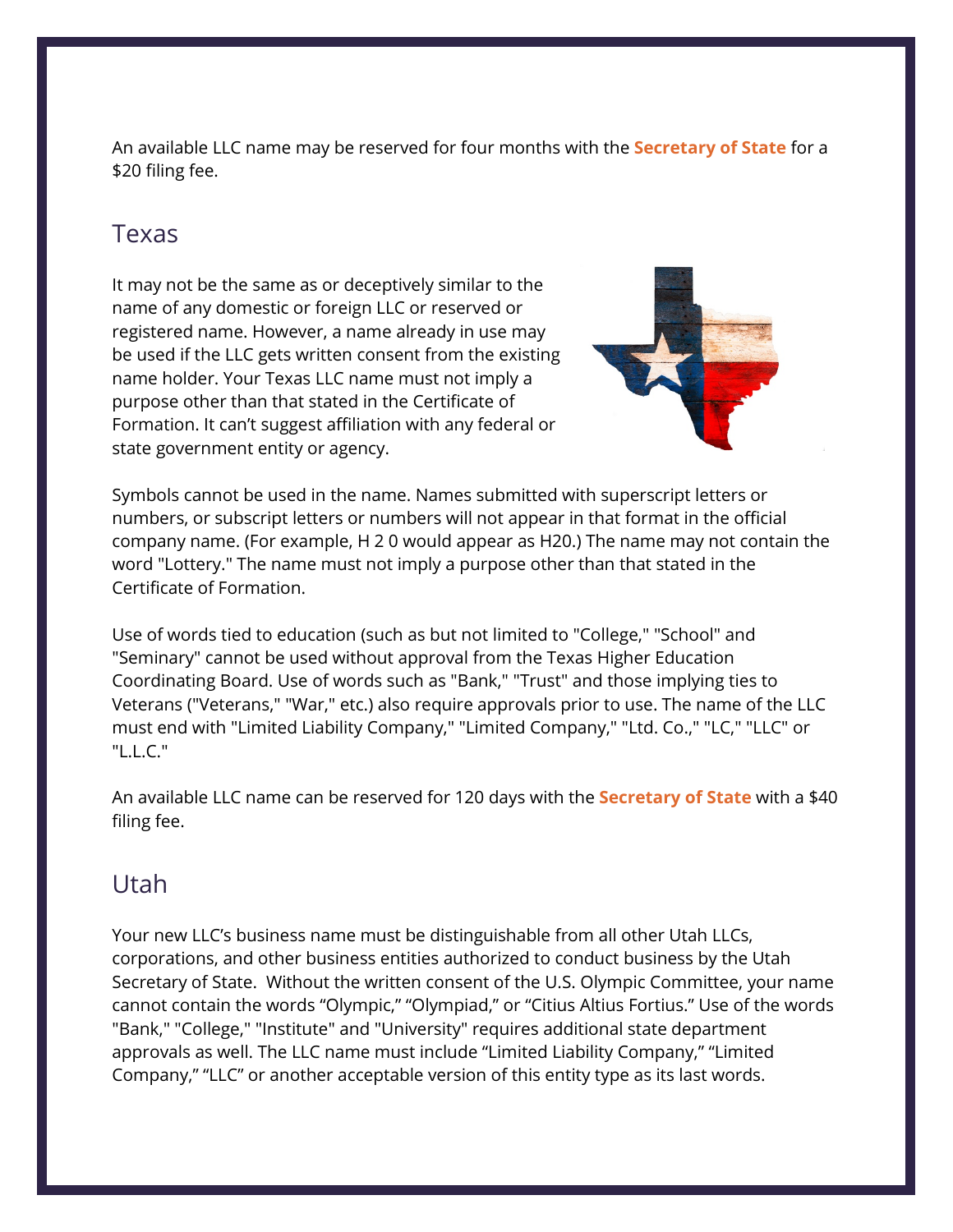An available LLC name may be reserved for 120 days through **[One Stop](https://secure.utah.gov/account-migration/login.html?returnToUrlUtahId=https%3A%2F%2Fsecure.utah.gov%2Fosbr-user%2Fuii_authentication)** for a \$22 fee and that reservation can be renewed once for up to 120 more days.

#### Vermont

It must be distinguishable from, and not the same as, deceptively similar to, or likely to be confused with or mistaken for any name granted, registered or reserved under chapter or with the Secretary of State. The name may not contain language stating or implying the LLC is organized for purposes other than those permitted by state law. The name must not have the word "Cooperative" or any abbreviation thereof. The Vermont LLC name must end with "Limited Liability Company," "Limited Company," "Ltd. Co." "LC," "LLC" or "L.L.C."

An available LLC name may be reserved for up to 120 days with the **[Secretary of State](https://sos.vermont.gov/corporations/registration/)** for \$20, and that reservation can be renewed one time for an additional 120 days.

#### Virginia



Your new LLC's name must be distinct from all other Virginia business names that are either registered or reserved with the Virginia Department of State Corporations Bureau. You must include "Limited Liability Company," "Limited Company" or their respective abbreviations at the end of the name. However, your new LLC's name is not allowed to include the words "Corporation," "Incorporated," "Limited Partnership," or the abbreviations "Corp.," "Inc.," "L.P.," or "LP."

An available LLC name can be reserved for up to 120 days through the **[State Corporation](https://cis.scc.virginia.gov/)  [Commission](https://cis.scc.virginia.gov/)** for a \$10 fee. This can be done online or by **[mail](https://scc.virginia.gov/getattachment/c7fff181-6c0e-4115-aca2-6dbd05129c7f/scc631.pdf)**.

### Washington

You will need a distinctive, original name for your Washington LLC that's not being used by another business in Washington. The name must contain the words "Limited Liability Company," the words "Limited Liability" with the abbreviation "Co." or the abbreviations "L.L.C." or "LLC" (as in "Seattle Residential Realtors LLC," for example).

An available LLC name can be reserved for up to 180 days by filing the **[Reservation of](https://www.sos.wa.gov/corps/foreign-entity-registration-and-forms.aspx)  [Name](https://www.sos.wa.gov/corps/foreign-entity-registration-and-forms.aspx)** application. There is no online option, the application must be mailed out along with a check of \$30. Include an additional \$50 for expedited processing.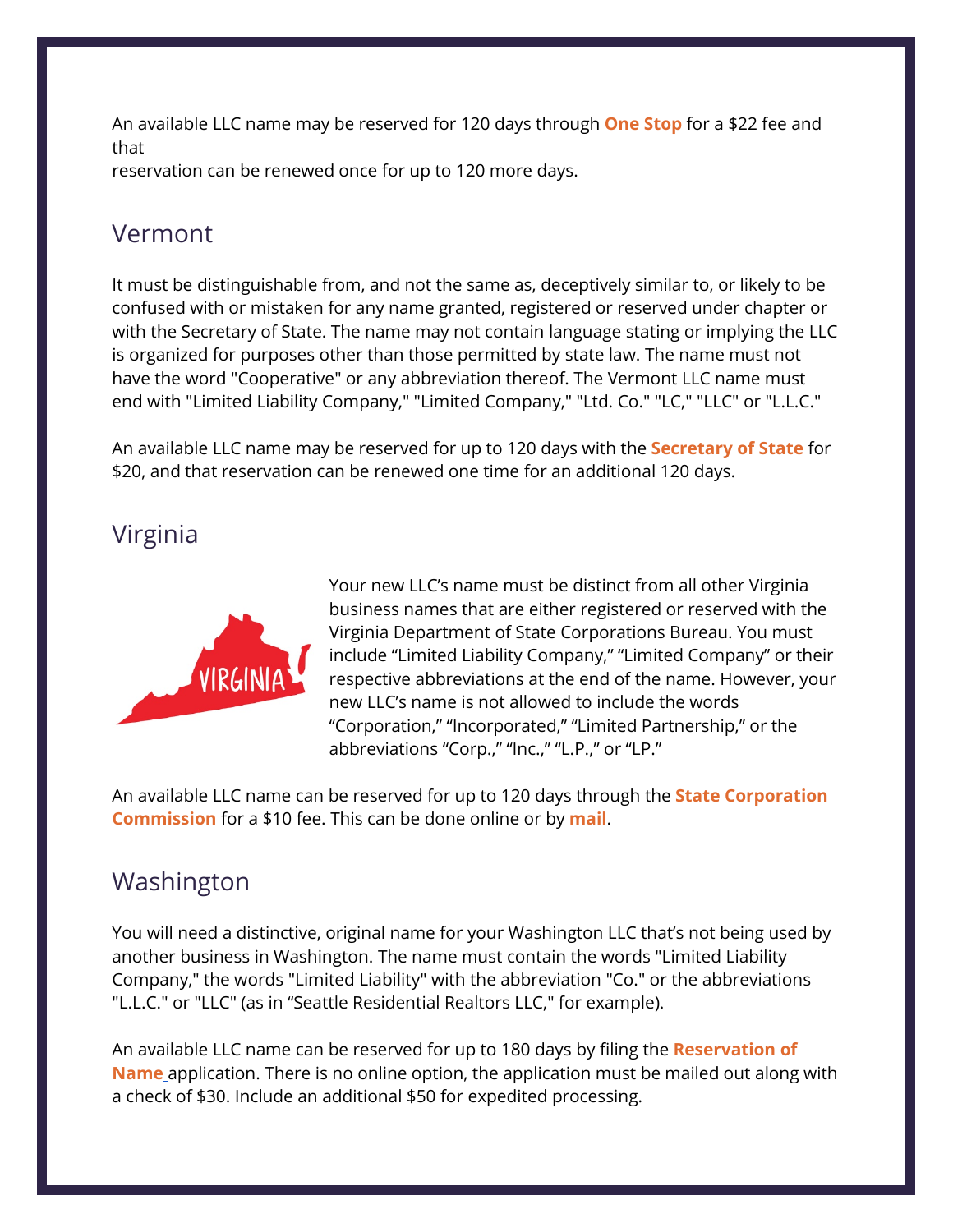### West Virginia

Your new LLC's name must be distinguishable from all other West Virginia business names registered or reserved with the Secretary of State's office. The words "Bank," "Loan" and "Home Loan" require approval from the Department of Financial Institutions. The word "Trust" cannot be used in a name. Use of the word "Co-Operative" is restricted as well.

The LLC's name must end with "Limited Liability Company," "Limited Company" or the abbreviations "LLC," "L.L.C.," "LC" or "L.C." The word "Limited" may be abbreviated as "Ltd." and the word "Company" may be abbreviated as "Co."

An available LLC name can be reserved for 120 days by filing out the **[Name Reservation](https://sos.wv.gov/FormSearch/Business/Multiple-Company-Types/nr1.pdff)** application. The application must be mailed out along with a \$15 check for filing fees.

#### Wisconsin

You will need a distinctive, original name for your Wisconsin LLC that's not used by another business in Wisconsin. The word "Bank" and variations cannot be used, and use of the word "Cooperative" is restricted. Your Wisconsin LLC name can't suggest affiliation with any federal or state government entity or agency. Your name must have the words "Limited Liability Company" or "LLC" at the end.



An available LLC name can be reserved for 120 days by filing the **[Name Reservation](https://www.wdfi.org/_resources/indexed/site/corporations/dfi-corp-1.pdf)** application. The application must be mailed out along with a \$15 check for filing fees. For expedited processing add \$25.

### Wyoming

You will need a name for your Wyoming LLC that's not in use by another business in your state. Use of the word "Trust" is restricted. Use of the words "Academy," "Education," "University" and "School" requires approval by the Department of Education. The LLC name must end with "Limited Liability Company," "Limited Company," "Ltd. Co.," "LC," "LLC" or "L.L.C."

An available LLC name can be reserved for 120 days by filing the **[Name Reservation](https://sos.wyo.gov/Forms/Business/General/LLC/LLC-NameReservation.pdf)** application. The application must be mailed out along with \$60 check for filing fees.